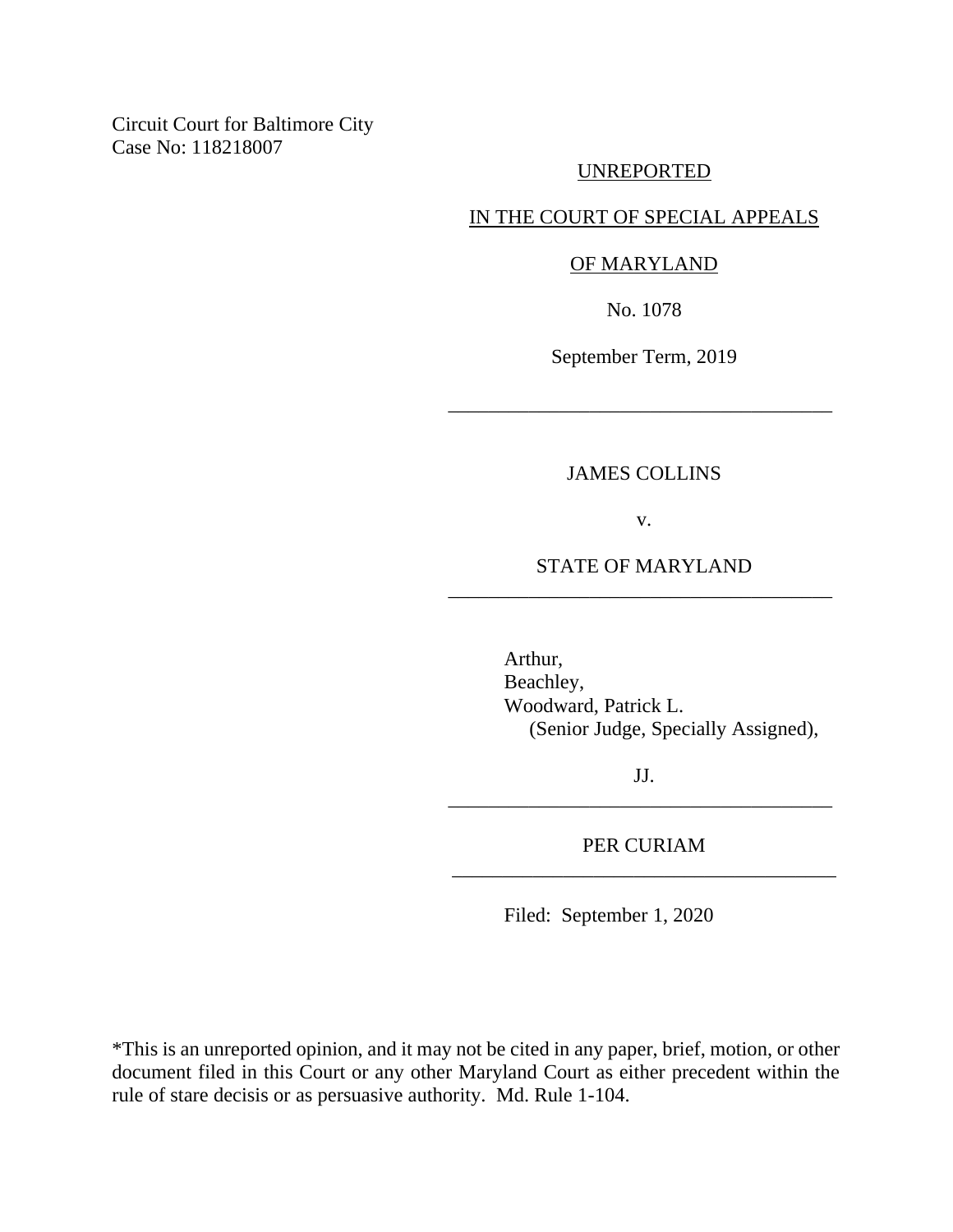–Unreported Opinion–

A jury sitting in the Circuit Court for Baltimore City convicted James Collins, appellant, of three counts of possession of a firearm by a person previously convicted of a felony and one count of possession of ammunition. On appeal, he maintains that the evidence was insufficient to support the convictions "because the State failed to prove beyond a reasonable doubt that he was in constructive possession of the loaded guns," an argument he concedes was not made at trial when he moved for judgment of acquittal. Mr. Collins acknowledges that defense counsel failed to preserve this argument for appellate review, and for that reason also claims that he was denied his constitutional right to the effective assistance of counsel and suggests that we address it in that context.

"A criminal defendant who moves for judgment of acquittal is required by Md. Rule 4-324(a) to 'state with particularity all reasons why the motion should be granted[,]' and is not entitled to appellate review of reasons stated for the first time on appeal." *Starr v. State*, 405 Md. 293, 302 (2008) (citation omitted). Because Mr. Collins's sufficiency issue is not properly before us, we decline to address it.

We also decline to address Mr. Collins's ineffective assistance of counsel claim. As the Court of Appeals has stated, it is "the general rule that a claim of ineffective assistance of counsel is raised most appropriately in a post-conviction proceeding" because "ordinarily, the trial record does not illuminate the basis for the challenged acts or omissions of counsel." *In re: Parris W.*, 363 Md. 717, 726 (2001) (citations omitted). We are not persuaded that the record before us is sufficiently developed to determine why defense counsel failed to make the argument made on appeal in the motion for judgment